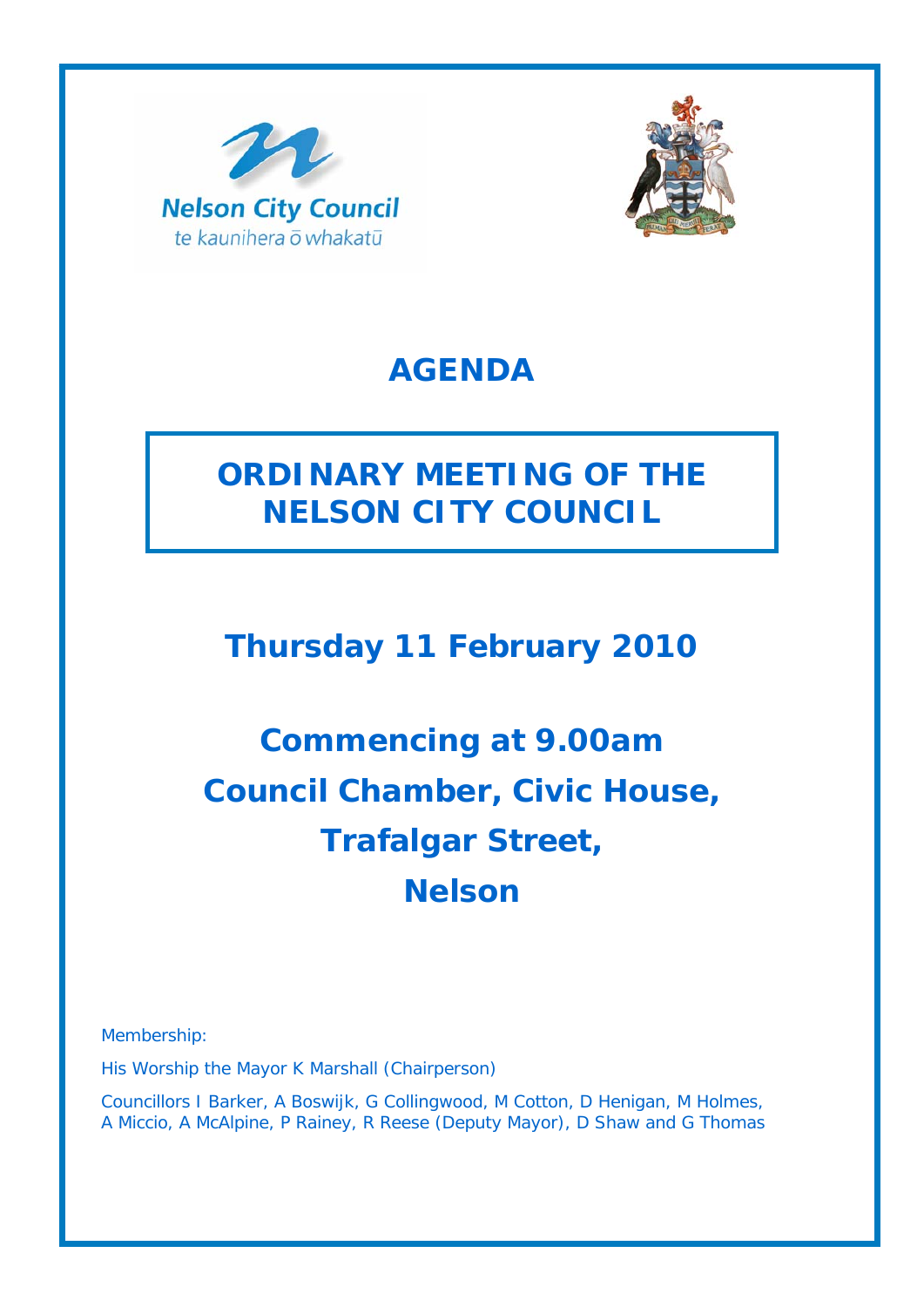## **B U S I N E S S**

**As set out below** 

Nelson City Council 876712 11 February 2010

> Refer to Page No.

#### **Note: 1) The Meeting will be followed by a public excluded workshop on the Performing Arts and Conference Centre.**

 **2) Lunch will be provided as it is expected that the meeting/workshop will not conclude before 12.30 pm.** 

#### **APOLOGIES**

**OPENING PRAYER** 

| <b>1.0 PUBLIC FORUM</b> |  |  |
|-------------------------|--|--|
|-------------------------|--|--|

**1.1 Mr Seddon Marshall wishes to speak to the Council regarding an option for the proposed Performing Arts and Conference Centre.** 

|  | 2.0 CONFIRMATION OF MINUTES - 28 January 2010.                                                                                                                                                                                                    | $3 - 11$ |
|--|---------------------------------------------------------------------------------------------------------------------------------------------------------------------------------------------------------------------------------------------------|----------|
|  | Document number 877400                                                                                                                                                                                                                            |          |
|  | Recommendation                                                                                                                                                                                                                                    |          |
|  | <b>THAT</b> the minutes of the ordinary meeting of the<br>$M_{\rm H}$ , and $M_{\rm H}$ , $\Delta$ , and $M_{\rm H}$ , $L_{\rm H}$ , $L_{\rm H}$ , and $T_{\rm H}$ , and $M_{\rm H}$ , and $\Delta \Delta$ , $L_{\rm H}$ , and $\Delta L_{\rm H}$ |          |

*Nelson City Council, held on Thursday 28 January 2010, be confirmed as a true and correct record.* 

#### **3.0 MAYOR'S REPORT**

- **4.0 REPORTS POLICY**
- **4.1 Driving Along Footpaths 12-16**  Report number 869100
- **4.2 Use of the City of Nelson Coat of Arms 17-19**

Report number 870268

**4.3 Submission to Environmental Risk Management Authority on Reassessment of Methyl Bromide Fumigant 20-29** 

Report number 858062

NOTE: As the attachments to the submission consist of approximately 100 pages they are not included in the agenda however a set is available for perusal in the Councillor's Lounge.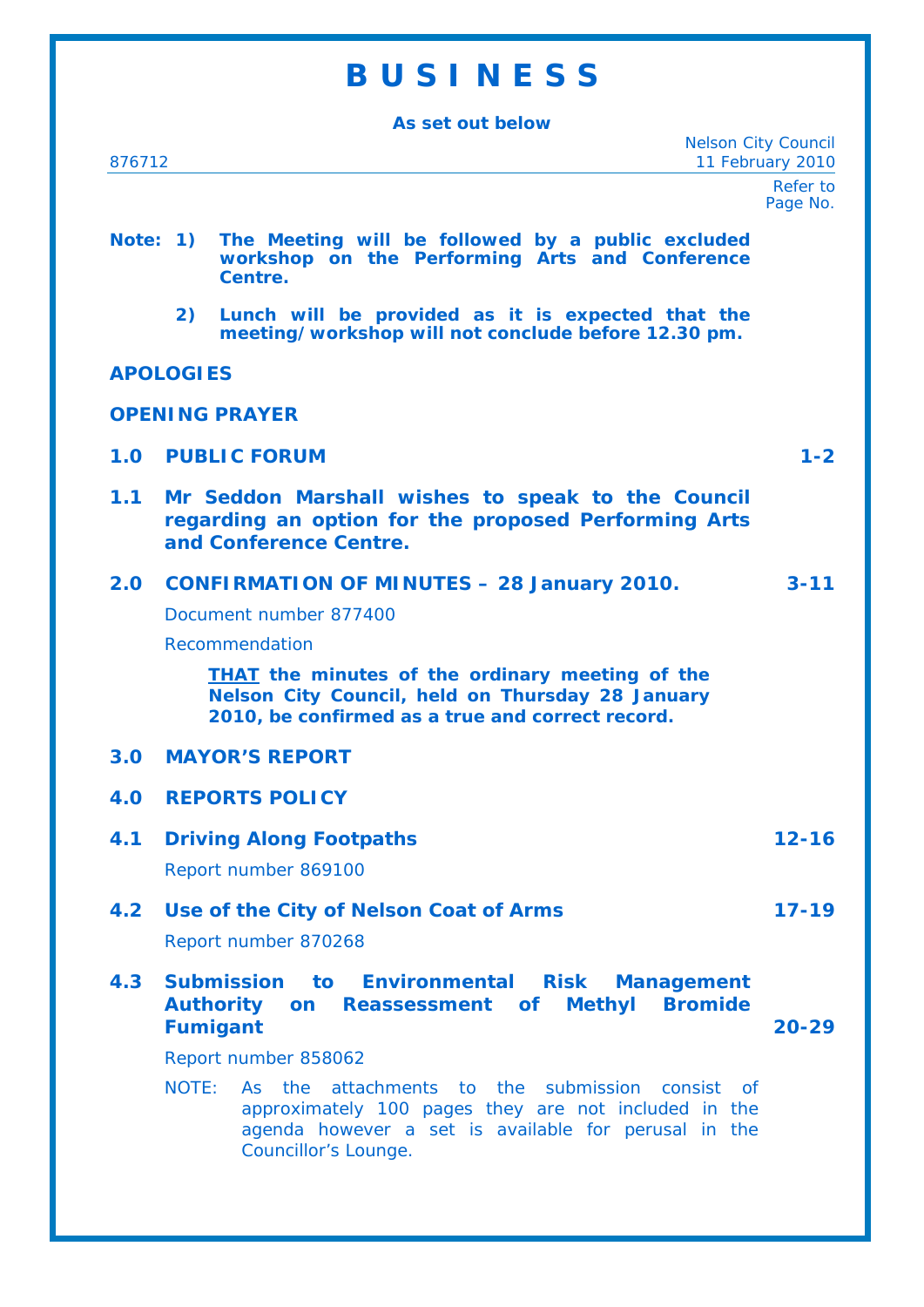## **4.4 Community Spirit Awards 30-32**  Report number 875987 **5.0 REPORTS PRIORITY 5.1 Application for Walking and Cycling Model Community Funding**  Report number 977982 Note: This report will be circulated separately before the meeting. **6.0 REPORTS FROM OTHER COMMITTEES 6.1 Founders Heritage Park – 3 February 2010 33-36**  Document number 878610 Recommendation *THAT the minutes of the meeting of the Founders Heritage Park Committee held on Wednesday 3*

#### **6.2 Audit Risk and Finance Committee – 9 December 2009 37-39**

Document number 878451

*February 2010 be received.* 

Recommendation

*THAT the minutes of the meeting of the Audit Risk and Finance Committee held on Wednesday 9 December 2009 be received.* 

#### **7.0 PUBLIC EXCLUDED BUSINESS**

#### **7.1 Exclusion of the Public**

Recommendation

*THAT the public be excluded from the following parts of the proceedings of this meeting in accordance with section 48(1)(a) of the Local Government Official Information and Meetings Act 1987 on the grounds that the public conduct of this part of the proceedings of the meeting would be likely to result in the disclosure of information for which good reason for withholding exists.* 

- *i) Nelson City Council, Public Excluded Minutes 28 January 2010*
- *ii*) **Rugby World Cup Steering Group** *20 January 2010*
- *iii) Founders Heritage Park Public Excluded Minutes*